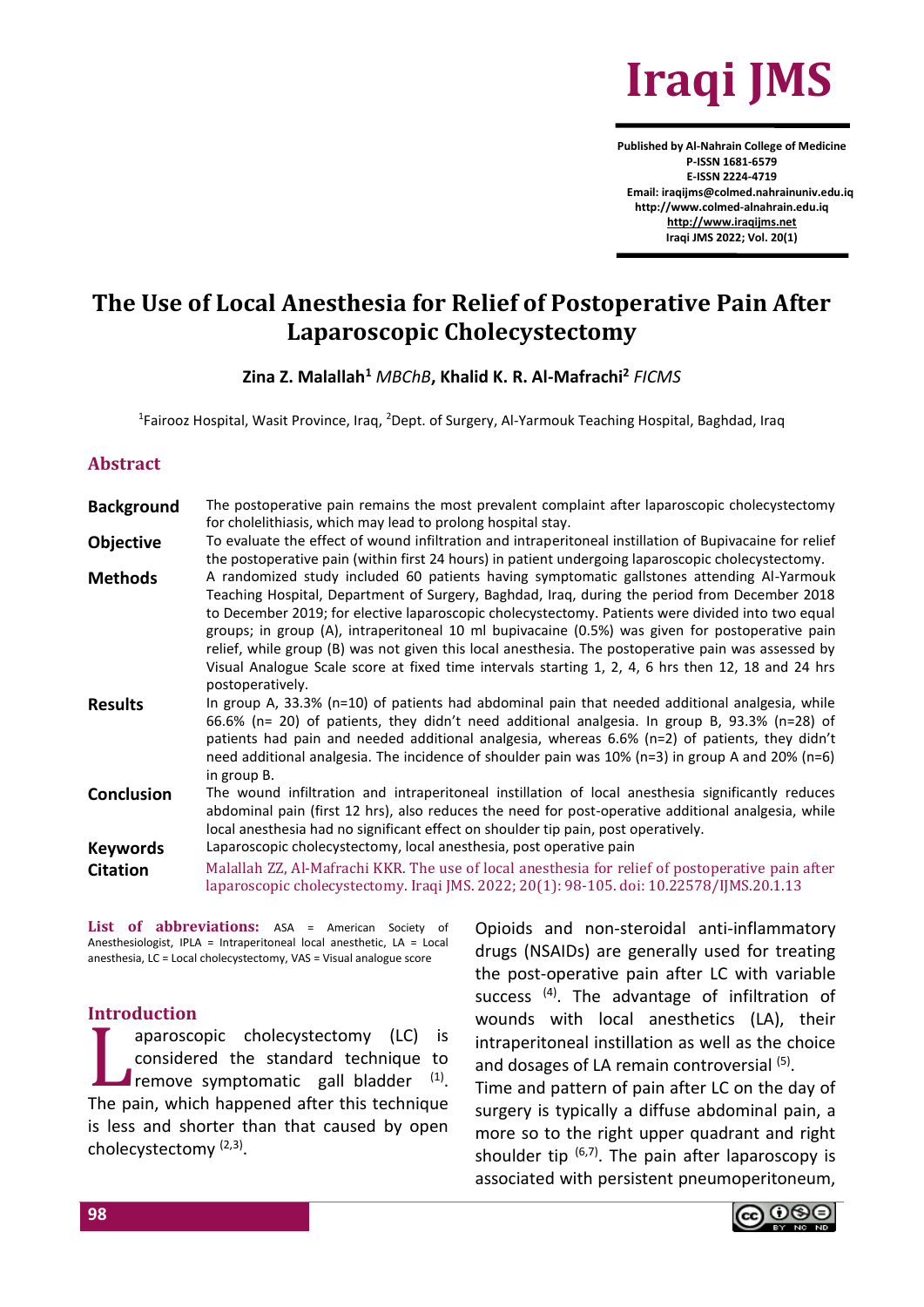sometimes for 3 days, there is significant correlation between gas volume and pain scores <sup>(8)</sup>.

A number of studies reported various treatment modalities to relieve pain after LC. A therapeutic approach using intraperitoneal local anesthetic (IPLA) is remarkable because the beneficial effect of this strategy is closely linked to pain characteristics after LC, which primarily arises from pneumoperitoneum<sup>(9)</sup>. Bupivacaine is a potent LA with unique characteristics from the amide group of LA.

LA are used in regional anesthesia, epidural anesthesia, spinal anesthesia, and local infiltration. LA generally block the generation of the action potential in nerve cells by increasing the threshold for electrical excitation <sup>(10)</sup>. Bupivacaine has been demonstrated to produce longer peripheral neural blockade with duration of (6–12 hrs) than lidocaine (1-2 hrs) as such bupivacaine is commonly used for long-acting anesthetic effects, with onset of action within 15 mints and the safe dose is 0.25% mg/kg with maximum dose 2 mg/kg if used without adrenaline (11,12).

This study aimed to evaluate the effect of wound infiltration and intraperitoneal instillation of Bupivacaine for relief the postoperative pain (within first 24 hours) in patient undergoing LC.

### **Methods**

This is a prospective, randomized study conducted in the Department of General Surgery at Al-Yarmouk Teaching Hospital, during the period from December 2018 to December 2019. Patients underwent elective LC for symptomatic cholelithiasis were included in this study.

Seventy-five (75) was the total number of patients, fifteen (15) patients were excluded and only sixty (60) patients were included in this study. All of them belong to American Society of anesthesiologist (ASA) class 1 or 2 (Table 1).

| ASA class | Physical status                                                           |  |  |
|-----------|---------------------------------------------------------------------------|--|--|
|           | Normal healthy patient                                                    |  |  |
| 2         | Patient with mild systemic disease                                        |  |  |
| 3         | Patient with severe systemic disease                                      |  |  |
| 4         | Patient with severe systemic disease that is<br>a constant threat to life |  |  |
| 5         | Moribund patient not expected to survive without<br>emergent procedure    |  |  |

All the data were recorded including (age, gender, weight of the patients, details of procedure, site of pain,  $CO<sub>2</sub>$  pressure, duration) and post-operative assessment (pain score, post-operative pain) and the use of visual analogue score (VAS) was explained to the patients, and informed consent was obtained before operation.

### **Inclusion criteria**:

All patients with symptomatic cholelithiasis

#### **Exclusion criteria**

Patients unable to understand the VAS (7 patients), conversion to open surgery (5 patients), or patients having CBD stones (3 patients).

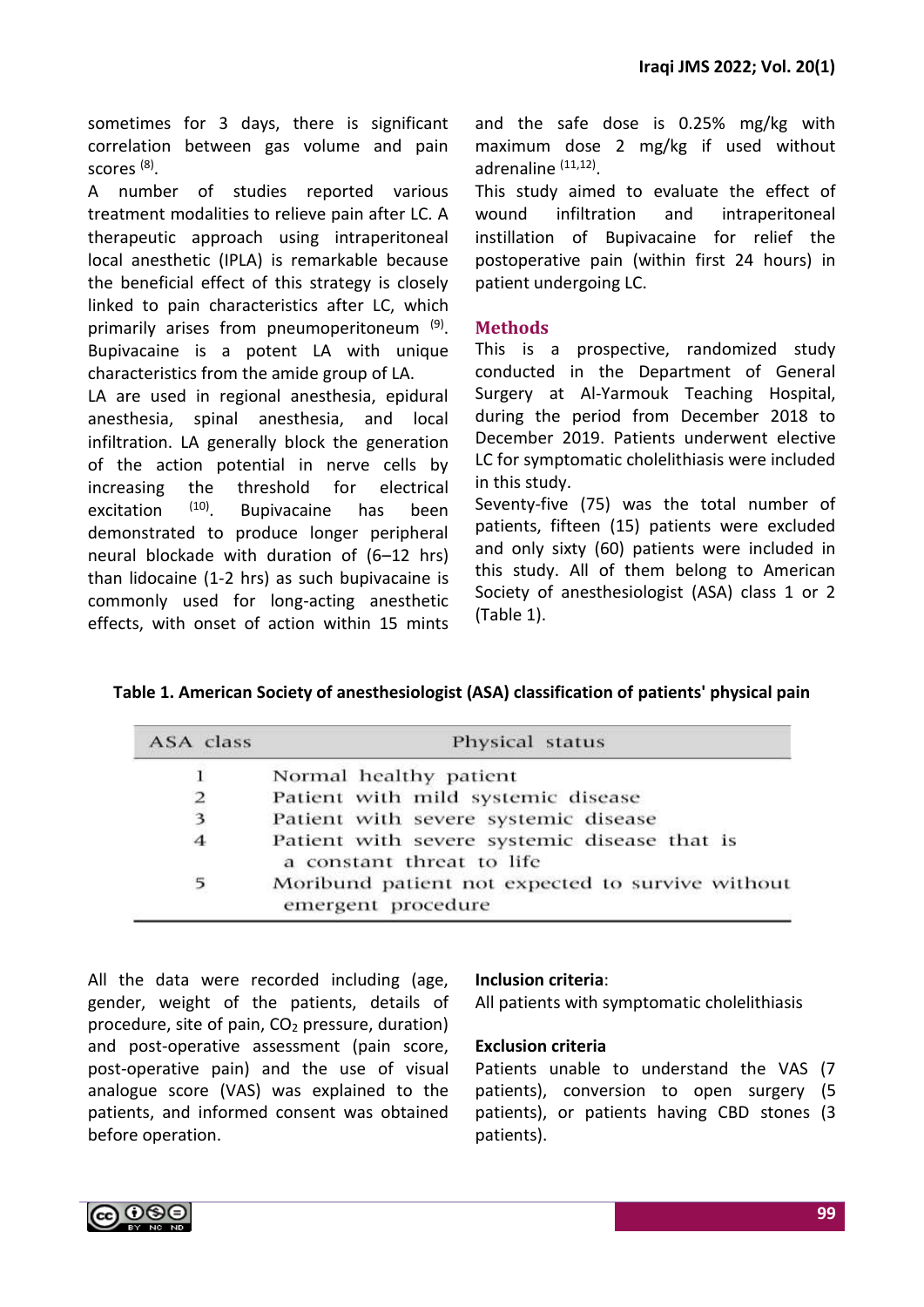Patients were divided into two groups, each of group with 30 patients.

The operation started under general anesthesia with endotracheal intubation using Thiopentone, Halothane-Succinylcholine (muscle relaxant) and Attracurium (as this drug was the only available one and used by the anesthetist during that period of data collection). Pneumoperitoneum was produced by insufflation of  $CO<sub>2</sub>$  using Verres needle method (closed technique). The intraperitoneal pressure maintained between 12-14 mmHg. Classical four ports were done. Patients was placed in reverse Trendelenburg and tilt slightly to the left. We used one ampule of Bupivacaine hydrochloride (0.5%) contain 20 ml (5 mg/ml), which equal to 100 mg, we took 10 ml from the ampule of bupivacaine (0.50%) diluted in 100 ml of (0.9%) Normal saline and installed in the sub diaphragmatic and sub hepatic spaces under vision using the sucker.

The other 10 ml from the ampule of Bupivacaine (0.5%) without dilution were used for wounds infiltration and divided as follows; 4 ml for epigastric (10 mm) port site wound at first, then we change the camera from the umbilical to epigastric port, then 4 ml LA for umbilical (10 mm) camera site port wound, and 1 ml for each of the two (5 mm) ports sites wounds.

Time of patient's arrival to the ward (postoperatively) was considered as Zero hr where all the patients were given one Paracetamol vial 1000 mg in this hour. Then the pain intensity was measured at fixed time intervals starting 1, 2 ,4, 6 hrs then 12, 18 and 24 hrs post operatively and was recorded by resident doctors using VAS, also they recorded the number and type of additional analgesic injections that the patient was needed with special forma.

Data analyzed using statistical package for social sciences (SPSS) version 25. The data presented as mean, standard deviation or frequencies and percentages. Independent ttest (two tailed) and Chi square tests were used. P value less than 0.05 was considered significant.

# **Results**

The total number of study participants was 60. All of them had LC for symptomatic cholelithiasis. They were divided into two groups: LA group included 30 patients received LA (as wound infiltration and intraperitoneal instillation) to relieve abdominal pain and control group included the other 30 patients who didn't receive LA.

# **General characteristics**

The distribution of study groups by general characteristics (age and gender) is shown in figure (1).

Study patients' age was ranging from 22 to 68 years with a mean of 42.36 years and standard deviation (SD) of  $\pm$  12.04 years. The highest proportion of study patients in LA group was aged <40 years and between 40-59 years (43.3% in both) and in control group was aged between 40 - 59 years (46.7%).

Regarding gender, proportion of females was much higher than males in LA and control groups (86.7%, 83.3% respectively).

Concerning BMI (body mass index) level, the highest proportion of study patients in LA and control groups was overweighed (80% for both).

# **Surgical information**

It was noticed that the highest proportion of study patients needed more than 60 min for duration of surgery in LA and control groups (70% versus 76.7% respectively). Regarding CO<sup>2</sup> pressure, 50% of LA and control groups had their surgery with  $CO<sub>2</sub>$  pressure of 12 mmHg (Figure 2).

### **VAS for abdominal pain**

The comparison in means of VAS score of pain between study groups postoperatively at abdominal level are shown in table (2). The means of VAS score after 1, 2, 4, 6, and 12 hrs. after operation were significantly lower in LA group than that in control group (1.63 versus 2.46, P= 0.002; 1.5 versus 2.76, P= 0.001; 1.6 versus 2.8, P= 0.001; 2.0 versus 4.36, P= 0.001; and 2.33 versus 4.46, P= 0.001 respectively).

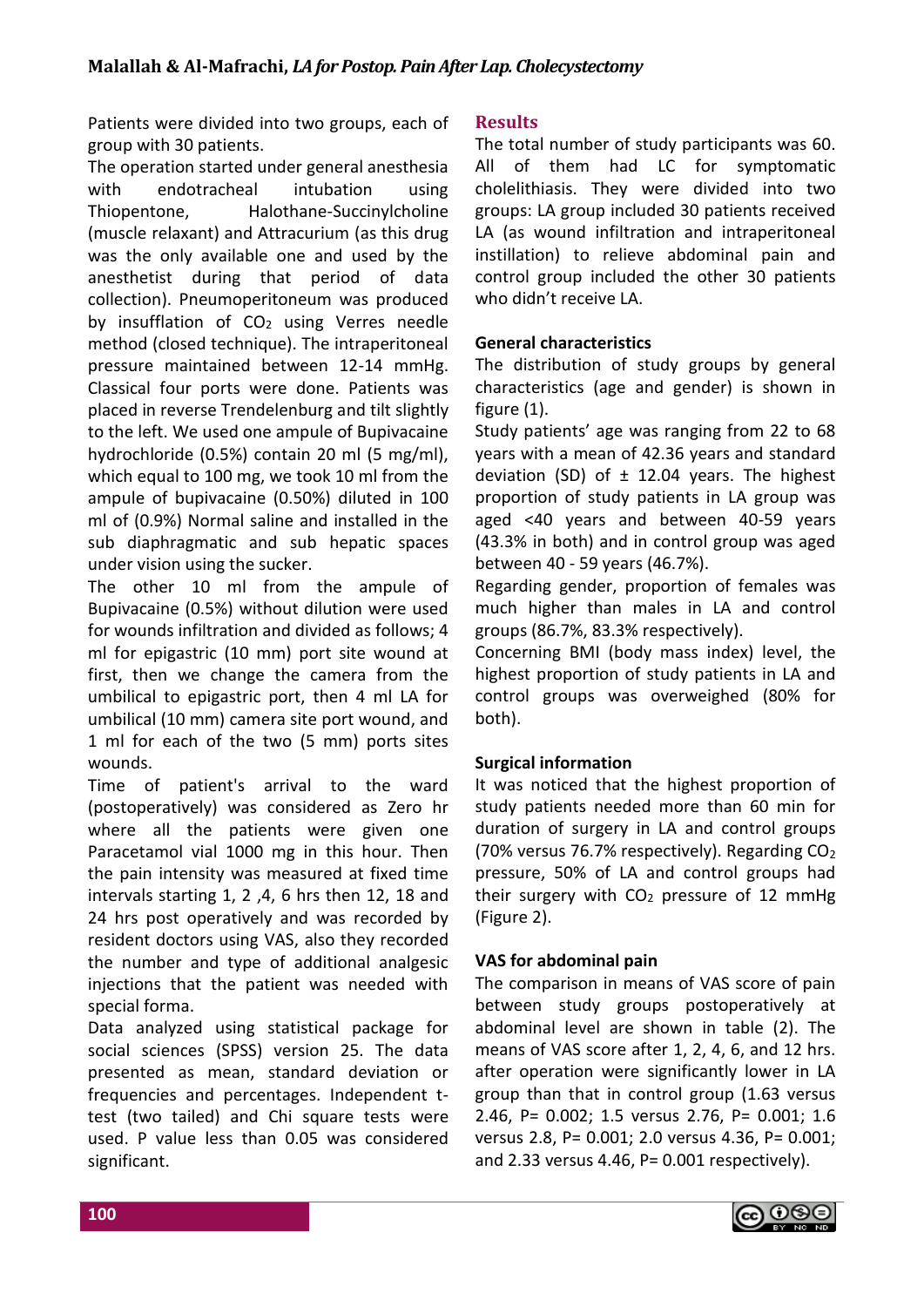No statistically significant differences (P ≥0.05) in mean of VAS score between study groups at

abdomen level after 18 and 24 hrs.







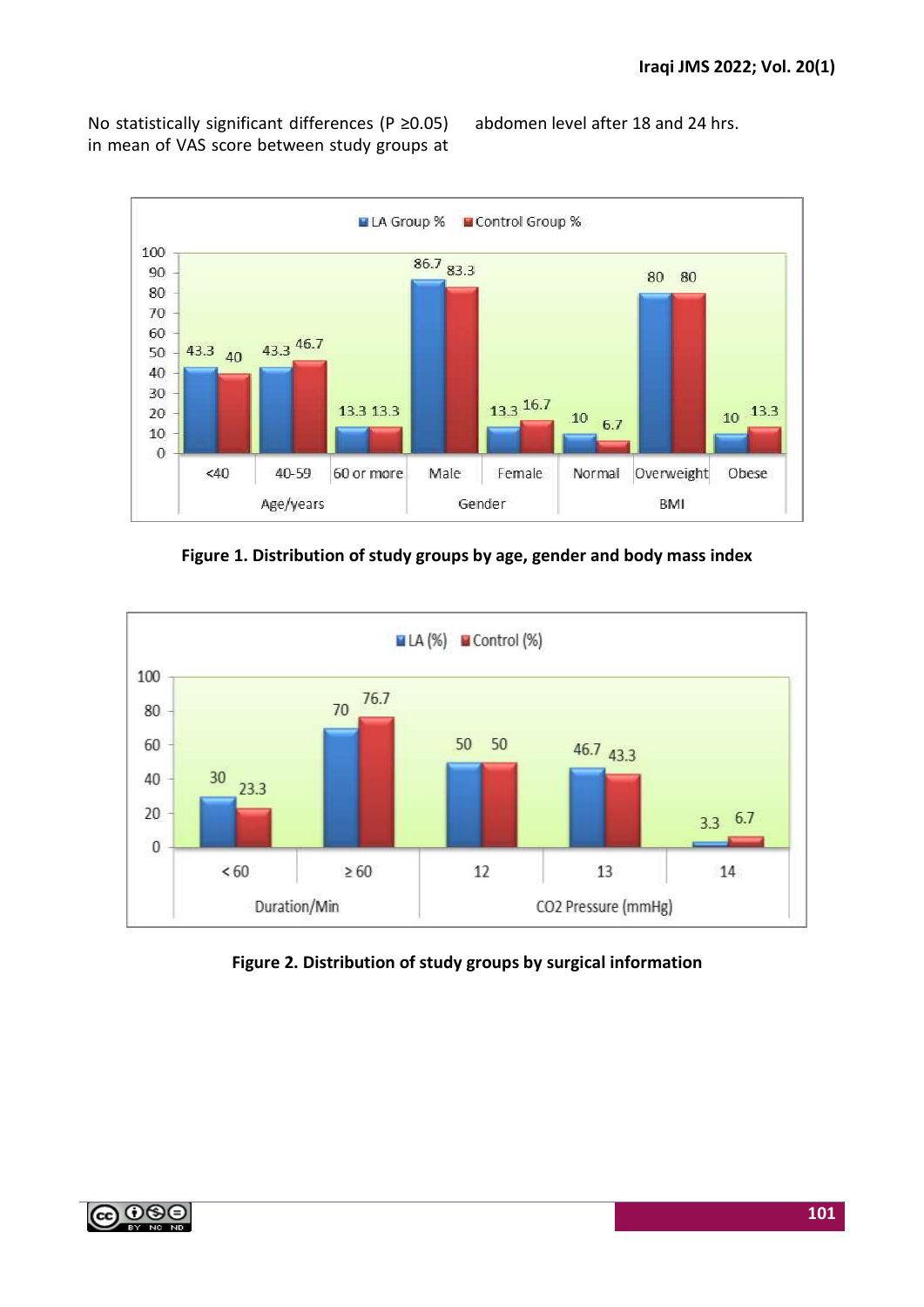### **Malallah & Al-Mafrachi,** *LA for Postop. Pain After Lap. Cholecystectomy*

| <b>VAS Score for pain</b> |                             |                                  |         |  |  |
|---------------------------|-----------------------------|----------------------------------|---------|--|--|
| Time                      | LA group<br><b>Mean</b> tSD | Control group<br><b>Mean</b> tSD | P Value |  |  |
| After 1 hr                | $1.63 \pm 0.61$             | $2.46 \pm 1.27$                  | 0.002   |  |  |
| After 2 hrs               | $1.5 \pm 0.5$               | $2.76 \pm 1.71$                  | 0.001   |  |  |
| After 4 hrs               | $1.6 \pm 0.67$              | $2.8 \pm 1.58$                   | 0.001   |  |  |
| After 6 hrs               | $2.0 \pm 0.9$               | $4.36 \pm 2.55$                  | 0.001   |  |  |
| After 12 hrs              | $2.33 \pm 1.12$             | $4.46 \pm 2.78$                  | 0.001   |  |  |
| After 18 hrs              | $2.83 \pm 1.6$              | $3.73 \pm 2.24$                  | 0.079   |  |  |
| After 24 hrs              | $2.5 \pm 0.9$               | $2.86 \pm 0.8$                   | 0.089   |  |  |

### **Table 2. Comparison in means of VAS score of pain between study groups postoperatively at abdominal level**

### **VAS for shoulder tip pain**

Table 3 shows the comparison between study group according to shoulder tip pain after operation. No statistically significant differences (P ≥0.05) between study groups regarding shoulder tip pain after operation.

|                   |            |                    | <b>Study group</b>      | Total (%) |                |  |
|-------------------|------------|--------------------|-------------------------|-----------|----------------|--|
| Shoulder tip pain |            | LA (%)<br>$n = 30$ | Control (%)<br>$n = 30$ | $n = 60$  | <b>P</b> Value |  |
| After 1 hr        | <b>Yes</b> | 0(0.0)             | 1(3.3)                  | 1(1.7)    | 0.313          |  |
|                   | No         | 30 (100)           | 29 (96.7)               | 59 (98.3) |                |  |
| After 2 hrs       | <b>Yes</b> | 0(0.0)             | 0(0.0)                  | 0(0.0)    | 1.000          |  |
|                   | No         | 30 (100)           | 30 (100)                | 60 (100)  |                |  |
| After 4 hrs       | Yes        | 0(0.0)             | 0(0.0)                  | 0(0.0)    | 1.000          |  |
|                   | No         | 30 (100)           | 30 (100)                | 60 (100)  |                |  |
| After 6 hrs       | Yes        | 0(0.0)             | 0(0.0)                  | 0(0.0)    |                |  |
|                   | No         | 30 (100)           | 30 (100)                | 60 (100)  | 1.000          |  |
| After 12 hrs      | <b>Yes</b> | 1(3.3)             | 0(0.0)                  | 1(1.7)    | 0.313          |  |
|                   | No         | 29 (96.7)          | 30 (100)                | 59 (98.3) |                |  |
|                   | <b>Yes</b> | 0(0.0)             | 2(6.7)                  | 2(3.3)    |                |  |
| After 18 hrs      | No         | 30 (100)           | 28 (93.3)               | 58 (96.7) | 0.150          |  |
|                   | Yes        | 2(6.7)             | 5(16.6)                 | 7(11.7)   |                |  |
| After 24 hrs      | No         | 28 (93.3)          | 25 (83.4)               | 53 (88.3) | 0.228          |  |

# **Table 3. Comparison between study group according to shoulder tip pain after operation**

# **Use of additional analgesia**

The association between study group and using of additional analgesia is shown in table (4). In this study, 90.9% of patients who didn't need additional anesthesia were received local anesthesia (LA group) with a significant association (P= 0.001) between study group and using of additional analgesia.

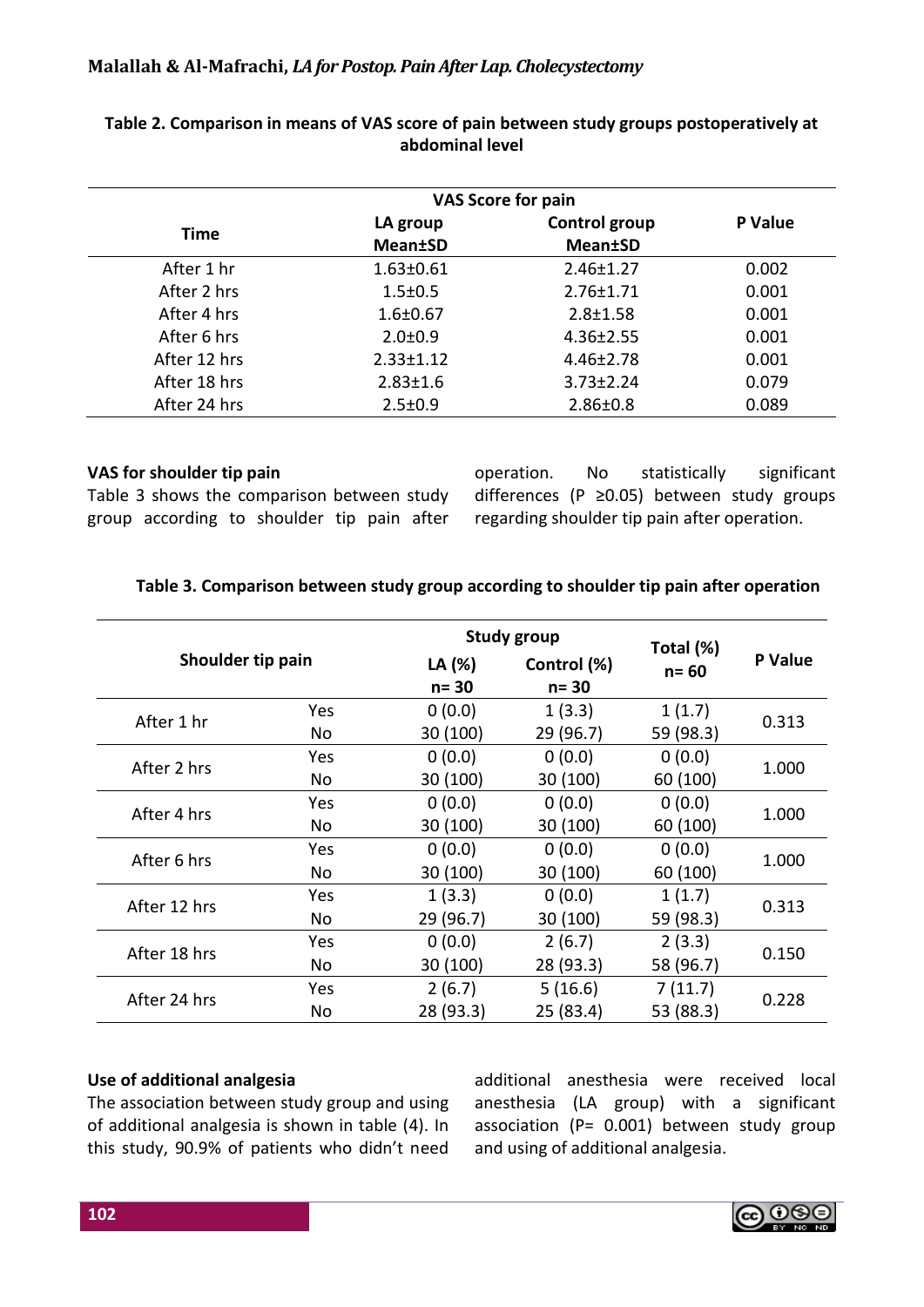|                             |                    | <b>Study group</b>      |                       |           |  |
|-----------------------------|--------------------|-------------------------|-----------------------|-----------|--|
| Use of additional analgesia | LA (%)<br>$n = 30$ | Control (%)<br>$n = 30$ | Total (%)<br>$n = 60$ | P - Value |  |
| Yes                         | 10(26.3)           | 28(73.3)                | 38(63.3)              | 0.001     |  |
| No                          | 20 (90.9)          | 2(9.1)                  | 22(36.7)              |           |  |

# **Table 4. Association between study group and using of additional analgesia**

# **VAS score of abdominal pain according to duration of surgery**

### *<60 min*

The comparison in means of VAS score of pain between study groups in patients with duration of surgery less than 60 mins. is shown in table (5).

There were no significant differences (P  $\geq$ 0.05) between study groups in means of VAS score of pain in patients with duration of surgery less than 60 min in all times after operation.

# *≥60 min*

The comparison in means of VAS score of pain between study groups in patients with duration of surgery ≥60 min is shown in table (5). Means of VAS score of pain after 1, 2, 4, 6, and 12 hrs were significantly lower in LA group than that in control group (1.61 versus 2.56, P= 0.006; 1.52 versus 2.73, P= 0.002; 1.52 versus 2.86, P= 0.001; 1.85 versus 4.39, P= 0.001; and 2.33 versus 5.0, P= 0.001 respectively).

There were no significant associations ( $P \ge 0.05$ ) between study group in means of VAS score of pain in patients with duration of surgery ≥60 min after 12 and 24 hrs postoperatively.

# **Table 5. Comparison in means of VAS score of pain between study groups in patients with duration of surgery < 60 min and ≥60 min**

| <b>Duration of</b> | VAS Score for pain in patients with<br>duration of surgery <60 min |                 |       | VAS Score for pain in patients with duration<br>of surgery $\geq 60$ min |                 |       |
|--------------------|--------------------------------------------------------------------|-----------------|-------|--------------------------------------------------------------------------|-----------------|-------|
| surgery            | LA                                                                 | Control         | P     | LA                                                                       | Control         | P     |
|                    | <b>Mean</b> tSD                                                    | <b>Mean±SD</b>  | value | <b>Mean±SD</b>                                                           | <b>Mean±SD</b>  | value |
| After 1 hr         | $1.66 \pm 0.7$                                                     | $2.14 \pm 0.89$ | 0.255 | $1.61 \pm 0.58$                                                          | $2.56 \pm 1.37$ | 0.006 |
| After 2 hrs        | $1.44 \pm 0.52$                                                    | $2.85 \pm 2.03$ | 0.063 | $1.52 \pm 0.51$                                                          | $2.73 \pm 1.65$ | 0.002 |
| After 4 hrs        | $1.77 \pm 0.97$                                                    | $2.57 \pm 1.13$ | 0.154 | $1.52 \pm 0.51$                                                          | $2.86 \pm 1.71$ | 0.001 |
| After 6 hrs        | $2.33 \pm 1.32$                                                    | $4.28 + 2.62$   | 0.072 | $1.85 \pm 0.65$                                                          | $4.39 \pm 2.58$ | 0.001 |
| After 12 hrs       | $1.77 \pm 0.44$                                                    | $2.71 \pm 1.25$ | 0.055 | $2.33 \pm 1.42$                                                          | $5.0 \pm 2.92$  | 0.001 |
| After 18 hrs       | $2.44 \pm 1.58$                                                    | $3.71 \pm 2.05$ | 0.185 | $2.76 \pm 1.75$                                                          | $3.73 \pm 2.33$ | 0.128 |
| After 24 hrs       | $2.44 + 1.5$                                                       | $3.65 \pm 0.89$ | 0.067 | $2.85 \pm 0.57$                                                          | $3.39 + 1.43$   | 0.252 |

# **Discussion**

Early pain after LC is a complex process and includes different pain component secondary to different pain mechanisms, such as surgical trauma secondary to gall bladder removal, abdominal distention, and pneumoperitoneum using  $CO<sub>2</sub>$  <sup>(13)</sup>. Adequate early postoperative

pain relief after LC is an essential goal to help the patient discharge home early with minimum pain and in stable condition <sup>(14)</sup>.

In this study, intraperitoneal instillation had been done and ports sites infiltration with Bupivacaine (0.5%) had been ensured, which found to be useful in reducing the intensity of

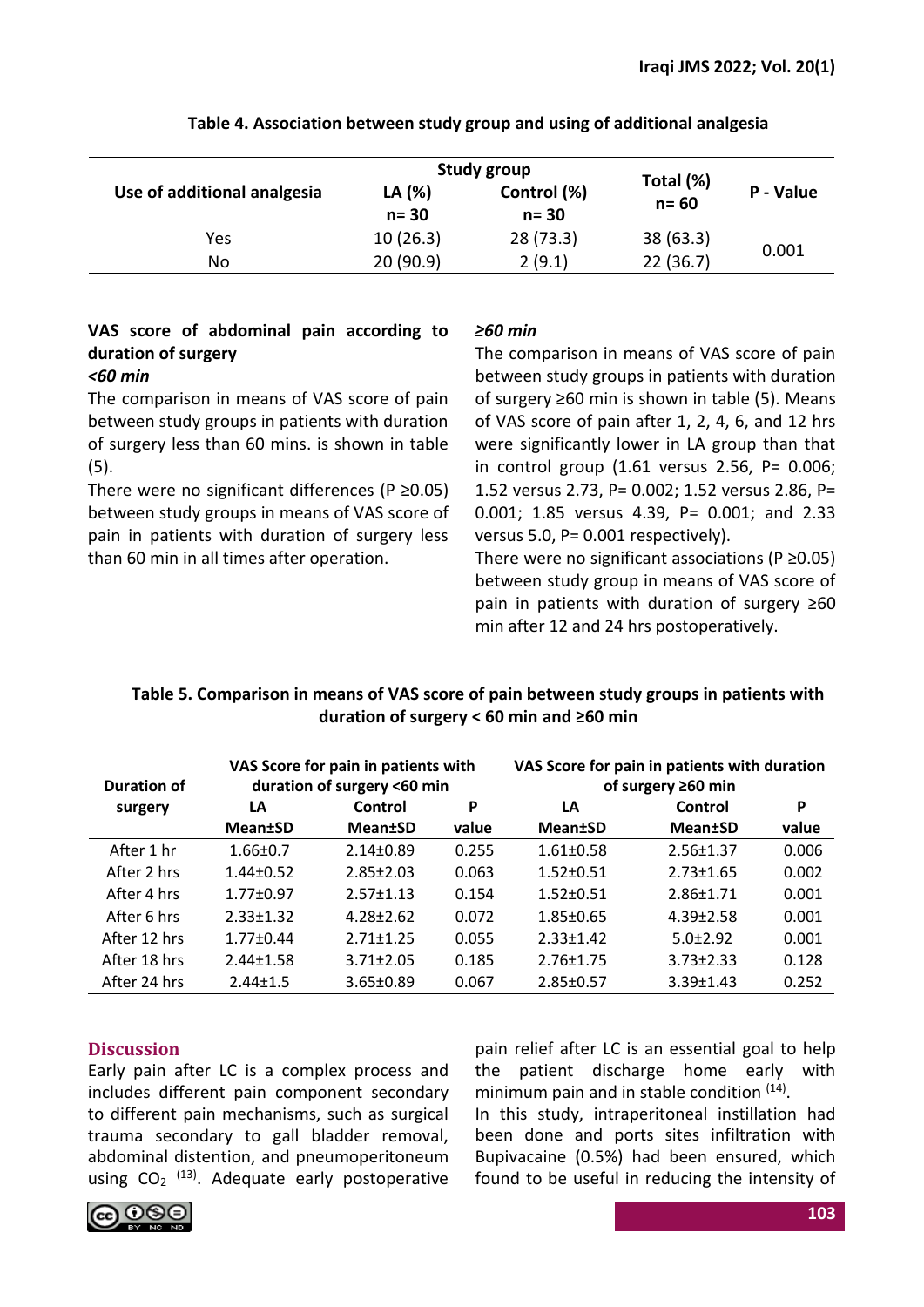pain after LC and there was significant difference in the total amount of analgesia required between the two groups (LA group compared control group). The current results are in agreement with a study by Al kazwini in 2017<sup>(15)</sup>, which concluded that intraperitoneal installation was effective in reducing immediate postoperative pain following LC, while the study conducted by Hosseini et al. in 2013 showed that intraperitoneal administration of Lidocaine 200 ml after elective LC has no considerable effect on the abdominal and scapular pain <sup>(16)</sup>. But it is disagreeing with Gluck et al. randomized controlled trial in 2021, who found that the level of postoperative pain, either at rest or with change of position, was not significantly different between the groups, at all-time points. Application of subcutaneous and/or intraperitoneal analgesia is not effective in reducing pain after operative laparoscopy (17).

The current study showed that intraperitoneal instillation of LA had little effect on postoperative shoulder pain and this was consistent with the findings of other study done by Cunningham et al. in 2020, in which there was a significant reduction in shouldertip pain scores in the Levobupivacaine group at 3 hrs, then a significant reduction in woundpain scores in the Levobupivacaine group at 8 hrs ( $p=0.04$ ) and at day 4 postoperative  $(18)$ . This variation in results could be due to the variation and effects of different factors like in adverse event profile, dosing and toxicity, pharmacodynamics, pertinent for members of the inter professional team for the treatment of patients when local anesthesia is warranted (19) .

Our study showed that the analgesic requirements is less in LA group compared with control group. This supported by other study Yeh et al. in 2014, in which combined wound and intraperitoneal LA use after LC significantly decreased the immediate postoperative pain and may explain the reduced use of Meperidine and earlier discharge of patients so treated (20).

In conclusion, the use of Bupivacaine in the intraperitoneal instillation and wound infiltration significantly reduces postoperative abdominal pain after LC in first 12 hrs, also reduces requirements for additional analgesia especially in those whose surgery lasts ≥60 min. While intraperitoneal subdiaphragmatic instillation of Bupivacaine was not effective in reducing shoulder pain, in the early postoperative period.

### **Acknowledgement**

Sincere gratitude to Dr. Luma K. Mohammed for her editing and support to complete this paper.

### **Author contribution**

Dr. Mallallah: Data collection, writing and analysis. Dr. Al-Mafrachi: Study design and supervision.

### **Conflict of interest**

None.

### **Funding**

None.

### **References**

- **1.** Morsy KM, Abdalla EEM. Postoperative pain relief after laparoscopic cholecystectomy: intraperitoneal lidocaine versus nalbuphine. Ain Shams J Anesthesiol 2014; 7(1): 40-4. doi: 10.4103/1687-7934.128402.
- **2.** Alper I, Ulukaya S, Yüksel G, et al. Laparoscopic cholecystectomy pain: effects of the combination of incisional and intraperitoneal levobupivacaine before or after surgery. Agri. 2014; 26(3): 107-12. doi: 10.5505/agri.2014.42650.
- **3.** Fischer J. Atlas of injection therapy in pain management. Georg Thieme Verlag KG; 2012. p. 9.
- **4.** Butterworth IV JF, Mackey DC, Wasnick JD. Morgan & Mikhail's Clinical anesthesiology. 5<sup>th</sup> ed. McGraw-Hill Companies, Inc; 2013. p. 171-2.
- **5.** Lin Y, Liu SS. Local anesthetics. In: Barash PG, Cullen BF, Stoelting RK, et al (eds). Clinical anesthesia. 8<sup>th</sup> ed. Philadelphia: Lippincott Williams & Wilkins; 2017.
- **6.** Blanton E, Lamvu G, Patanwala I, et al. Non-opioid pain management in benign minimally invasive hysterectomy: A systematic review. Am J Obstet<br>Gynecol. 2017: 216(6): 557-67. doi: Gynecol. 2017; 216(6): 557-67. doi: 10.1016/j.ajog.2016.12.175.
- **7.** Long JB, Bevil K, Giles DL. Preemptive analgesia in minimally invasive gynecologic surgery. J Minim Invasive Gynecol. 2019; 26(2): 198-218. doi: 10.1016/j.jmig.2018.07.018.
- **8.** Karaman Y, Kebapçı E, Görgün M, et al. postlaparoscopic cholecystectomy pain: effects of preincisional infiltration and intraperitoneal levobupivacaine 0.25% on pain control-a randomized